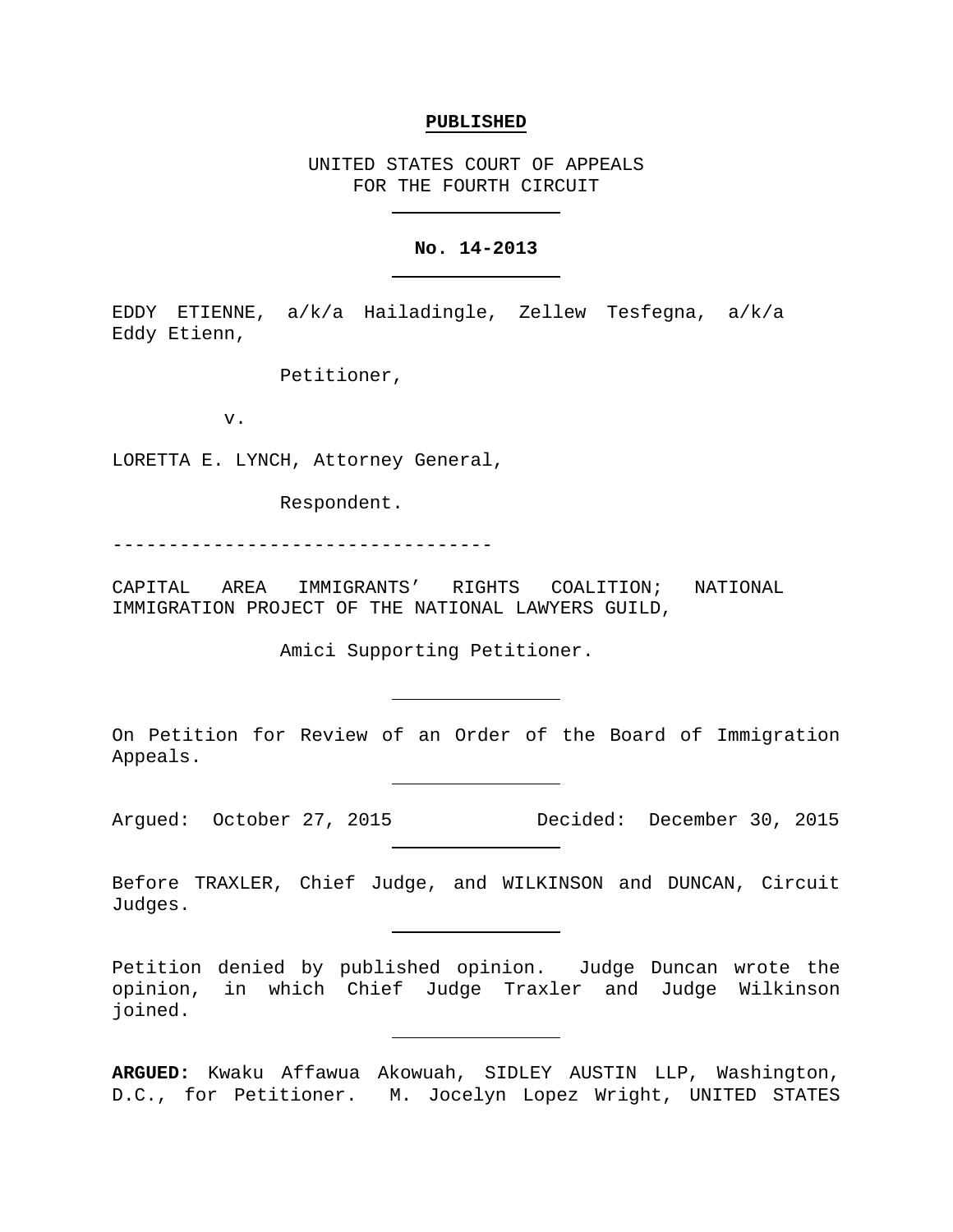DEPARTMENT OF JUSTICE, Washington, D.C., for Respondent. **ON BRIEF:** Quin M. Sorenson, Frances E. Faircloth, Christopher A. Eiswerth, SIDLEY AUSTIN LLP, Washington, D.C., for Petitioner. Benjamin C. Mizer, Acting Assistant Attorney General, Civil Division, Leslie McKay, Assistant Director, Melissa Lott, Trial Attorney, Stefanie Notarino Hennes, Trial Attorney, Office of Immigration Litigation, UNITED STATES DEPARTMENT OF JUSTICE, Washington, D.C., for Respondent. Morgan Macdonald, Heidi Altman, Claudia Cubas, CAPITAL AREA IMMIGRANTS' RIGHTS COALITION, Washington, D.C.; Sejal Zota, NATIONAL IMMIGRATION PROJECT OF THE NATIONAL LAWYERS GUILD, Boston, Massachusetts, for Amici Curiae.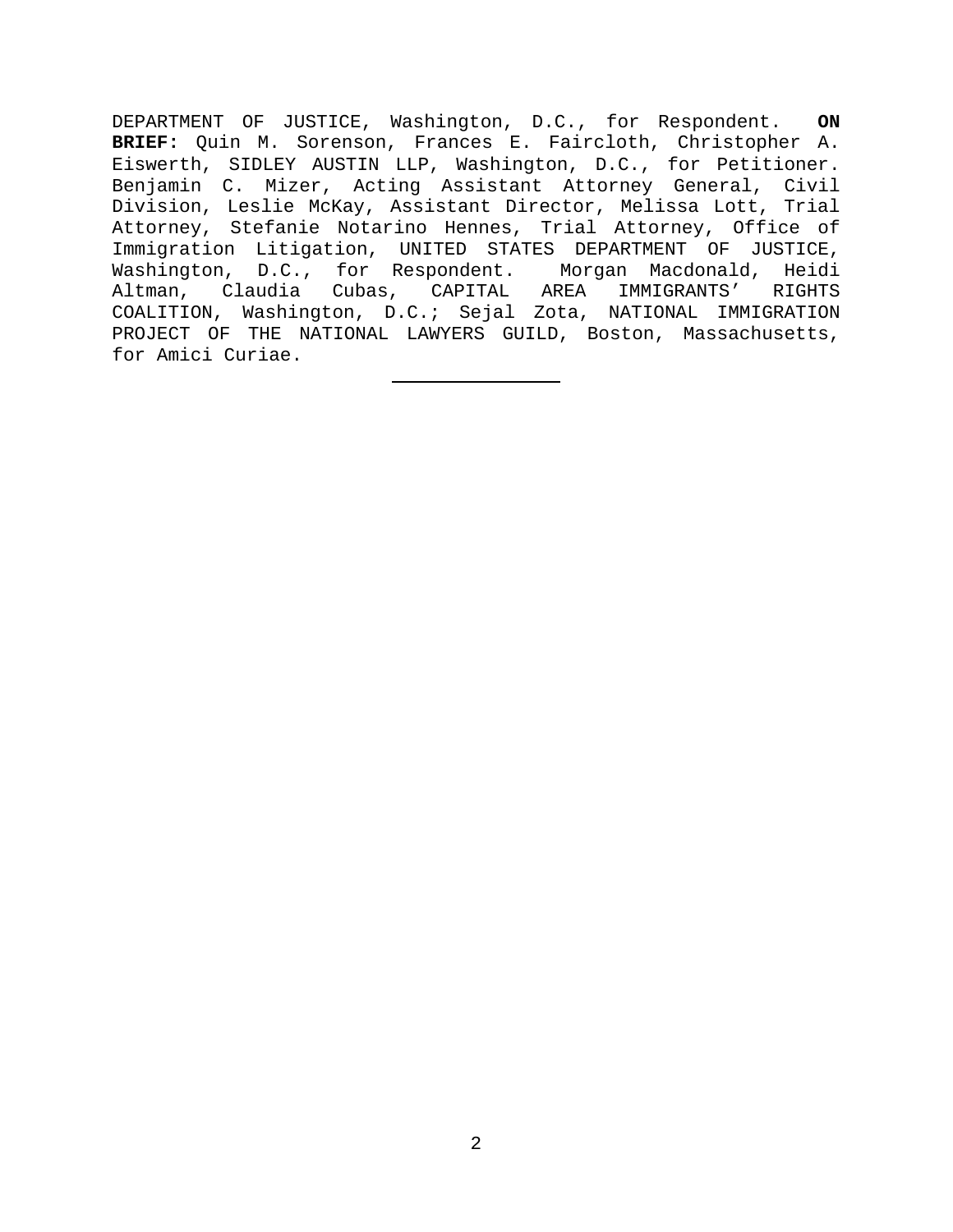DUNCAN, Circuit Judge:

After expedited proceedings authorized by the Immigration and Nationality Act ("INA"), the Department of Homeland Security ("DHS") ordered petitioner Eddy Etienne's removal, on the grounds that he is an alien who has been convicted of an "aggravated felony." See 8 U.S.C. §§ 1227(a)(2)(A)(iii), 1228(b).

For the reasons that follow, we conclude that we have jurisdiction to hear Etienne's petition for review but that his argument that his conviction does not constitute an "aggravated felony" is without merit. Accordingly, we deny the petition for review.

I.

Etienne entered the United States from his native country of Haiti in 1984, initially residing here as an undocumented immigrant. In 1996, Etienne pleaded guilty to the crime of conspiracy "to violate the controlled dangerous substances law of the State of Maryland." See A.R.1 at 17. After his release from state prison, Etienne continued to reside in the United States without documentation.

Following an earthquake in Haiti in 2010, Etienne applied for Temporary Protected Status ("TPS"), a lawful immigration status, based on the potential risk of harm if he were to return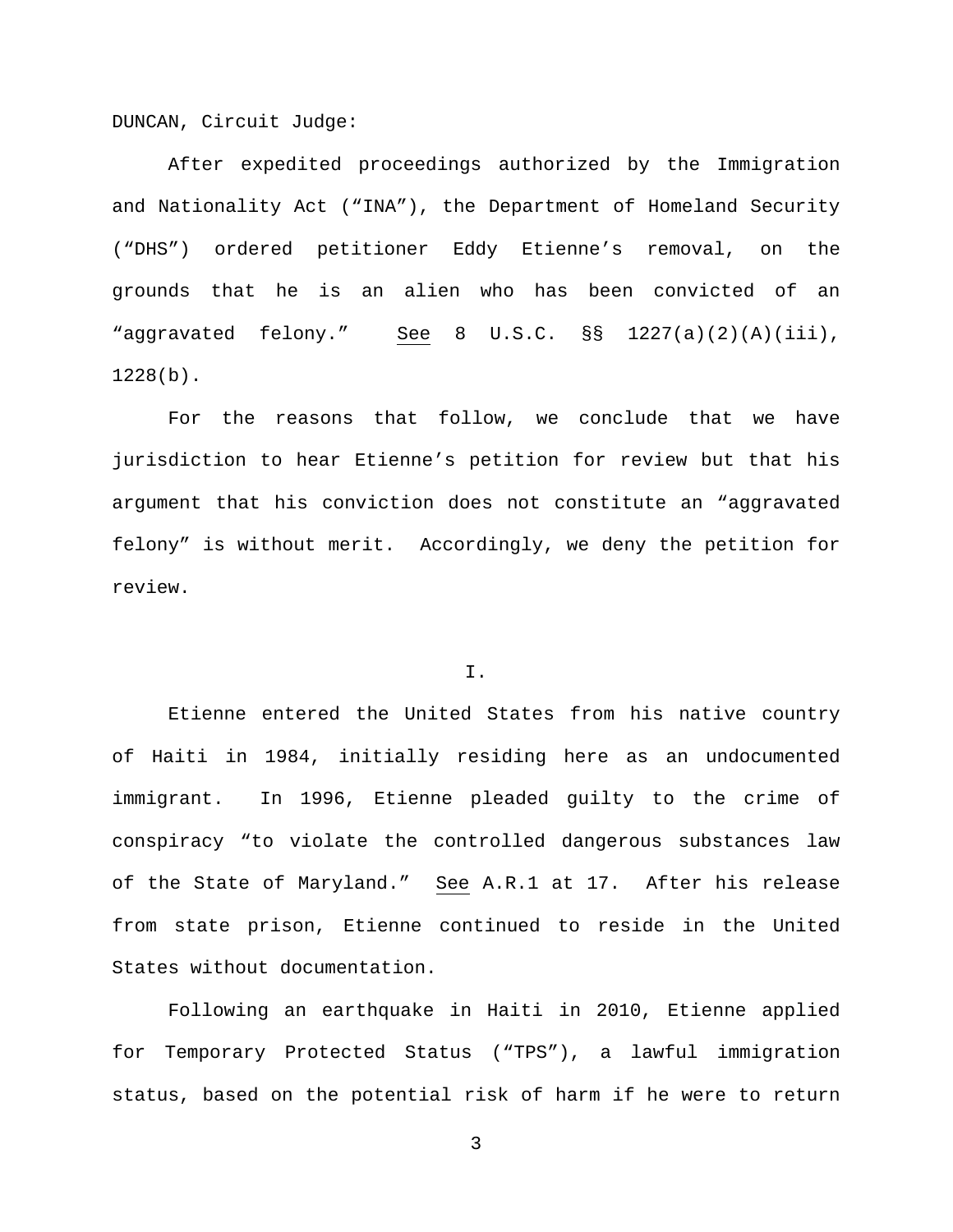to Haiti. DHS granted not only Etienne's initial application for TPS, but also his application for renewal the following year. When Etienne sought another renewal of his TPS in February of 2014, however, DHS rejected his application.

Shortly thereafter, DHS initiated expedited removal proceedings against Etienne by serving him with a Notice of Intent to Issue a Final Administrative Removal Order ("Notice of Intent"). The Notice of Intent, part of DHS Form I-851, informed Etienne that he was charged with being deportable under the INA for being an alien convicted of an "aggravated felony"- his 1996 Maryland conspiracy conviction. The Notice of Intent also informed Etienne that he would be removed pursuant to expedited procedures, without the benefit of a hearing in front of an immigration judge ("IJ"). Finally, the Notice of Intent indicated that Etienne had ten calendar days to respond to the charges against him by filling out the response section of Form I-851 and returning it to DHS. He responded the same day.

Etienne checked two boxes indicating that he wished to contest his removal and that he was "attaching documents in support of [his] rebuttal and request for further review." A.R.1 at 2. Etienne did not, however, actually attach any documents to the Notice of Intent before returning it to DHS. Of particular relevance here, Etienne did not indicate in any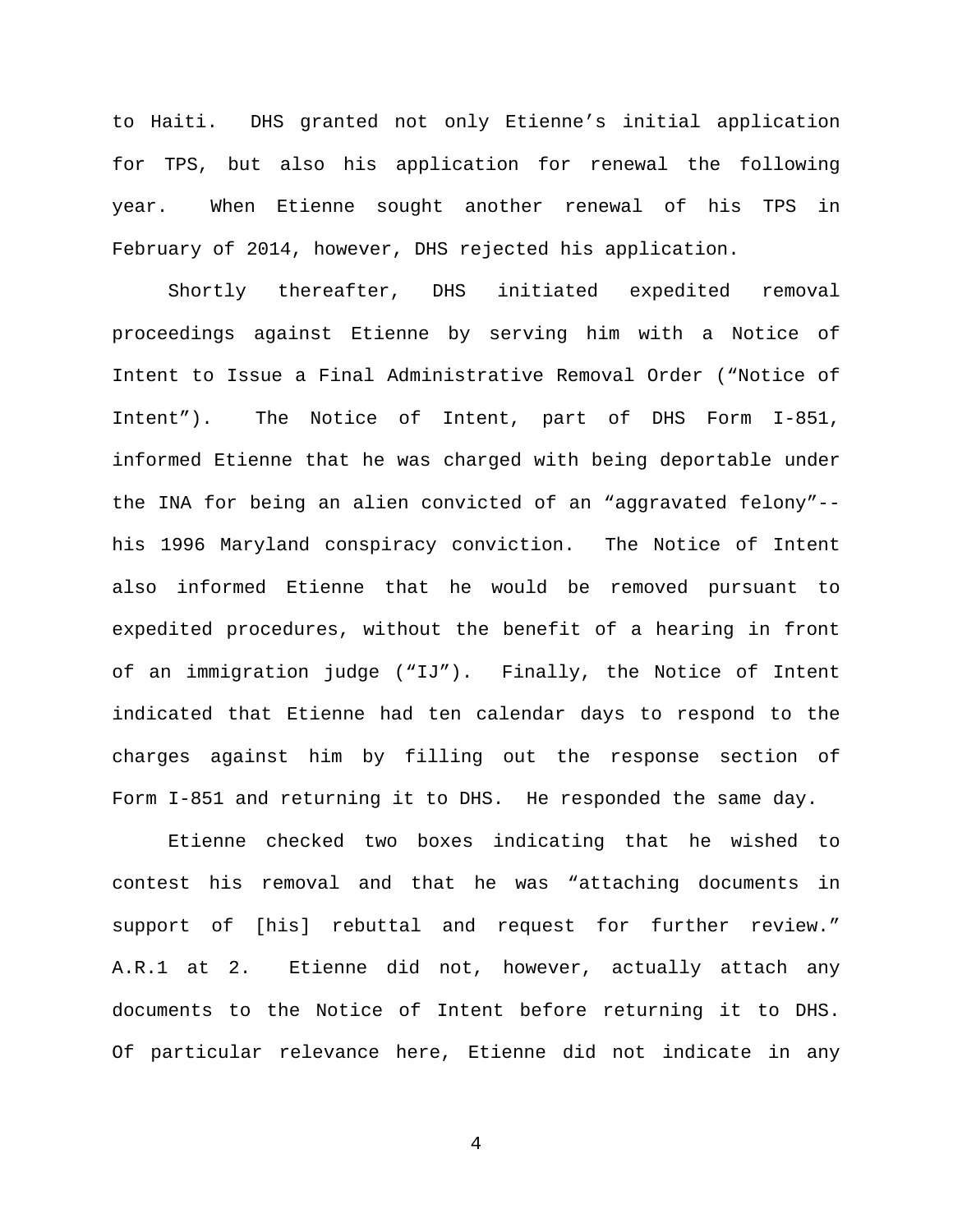manner that he believed his 1996 Maryland conspiracy conviction did not constitute an "aggravated felony."

On March 20, 2014, after concluding that Etienne was deportable under the INA, the deciding DHS officer issued a Final Administrative Removal Order for Etienne's removal to Haiti. Upon Etienne's request, an asylum officer held a hearing and determined that Etienne did not qualify for withholding of removal. An IJ affirmed the asylum officer's determination, and Etienne's removal proceedings reached administrative closure. Etienne then turned to this court, timely filing this petition for review.<sup>[1](#page-4-0)</sup>

#### II.

In his petition for review, Etienne argues for the first time that his 1996 conviction for conspiracy under Maryland law does not constitute an "aggravated felony" under the INA, and that DHS therefore erred in finding him removable. Before addressing Etienne's petition on the merits, however, we must determine whether Etienne's failure to raise this argument in the DHS administrative proceedings deprives us of jurisdiction.

<span id="page-4-0"></span><sup>&</sup>lt;sup>1</sup> In early October of 2014, DHS officials began preparations to remove Etienne to Haiti. In response, on October 14, 2014, Etienne filed an emergency stay of removal. On October 20, 2014, this court granted the motion. Etienne remains in DHS custody, where he has been since March 6, 2014, the day he was served with the Notice of Intent.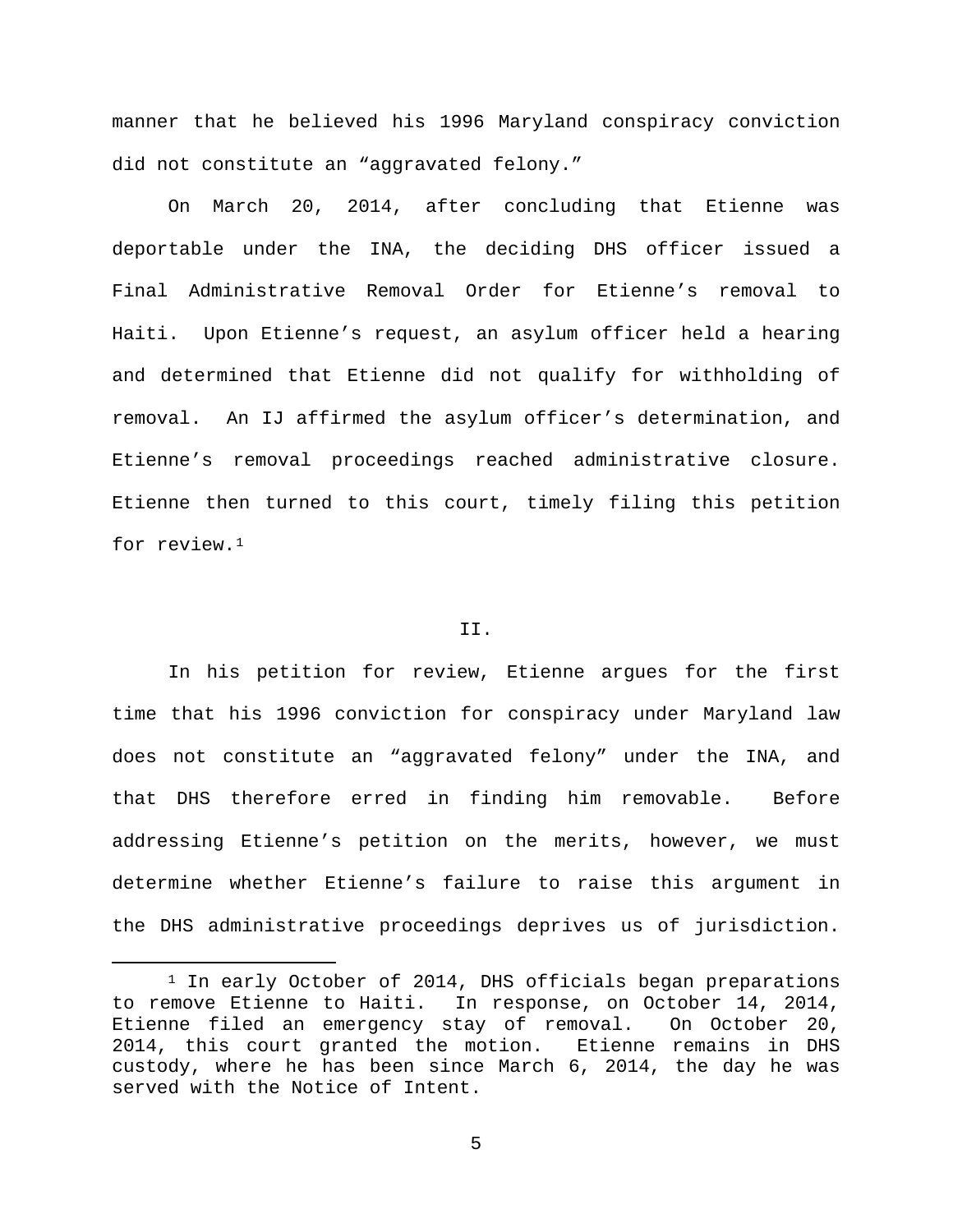The jurisdictional issue and the merits issue are questions of law, which we consider de novo. See Omargharib v. Holder, 775 F.3d 192, 196 (4th Cir. 2014); Kporlor v. Holder, 597 F.3d 222, 225 (4th Cir. 2010).

#### A.

We first consider whether we have jurisdiction over Etienne's petition for review. A court may review a final order of removal against an alien only if "the alien has exhausted all administrative remedies available to the alien as of right." 8 U.S.C. § 1252(d)(1). When an alien has an opportunity to raise a claim in administrative proceedings but does not do so, he fails to exhaust his administrative remedies as to that claim. See Massis v. Mukasey, 549 F.3d 631, 638 (4th Cir. 2008).

Here, Etienne argues that DHS's expedited removal procedures allow aliens to contest only the factual basis for their removal, and not to raise legal arguments. Thus, Etienne contends, he had no opportunity during administrative removal to challenge the classification of his 1996 Maryland conspiracy conviction as an "aggravated felony," and therefore he has not failed to exhaust his administrative remedies.

The question of whether DHS's expedited removal procedures provide an alien with the opportunity to challenge the legal basis of his or her removal--and thus whether we have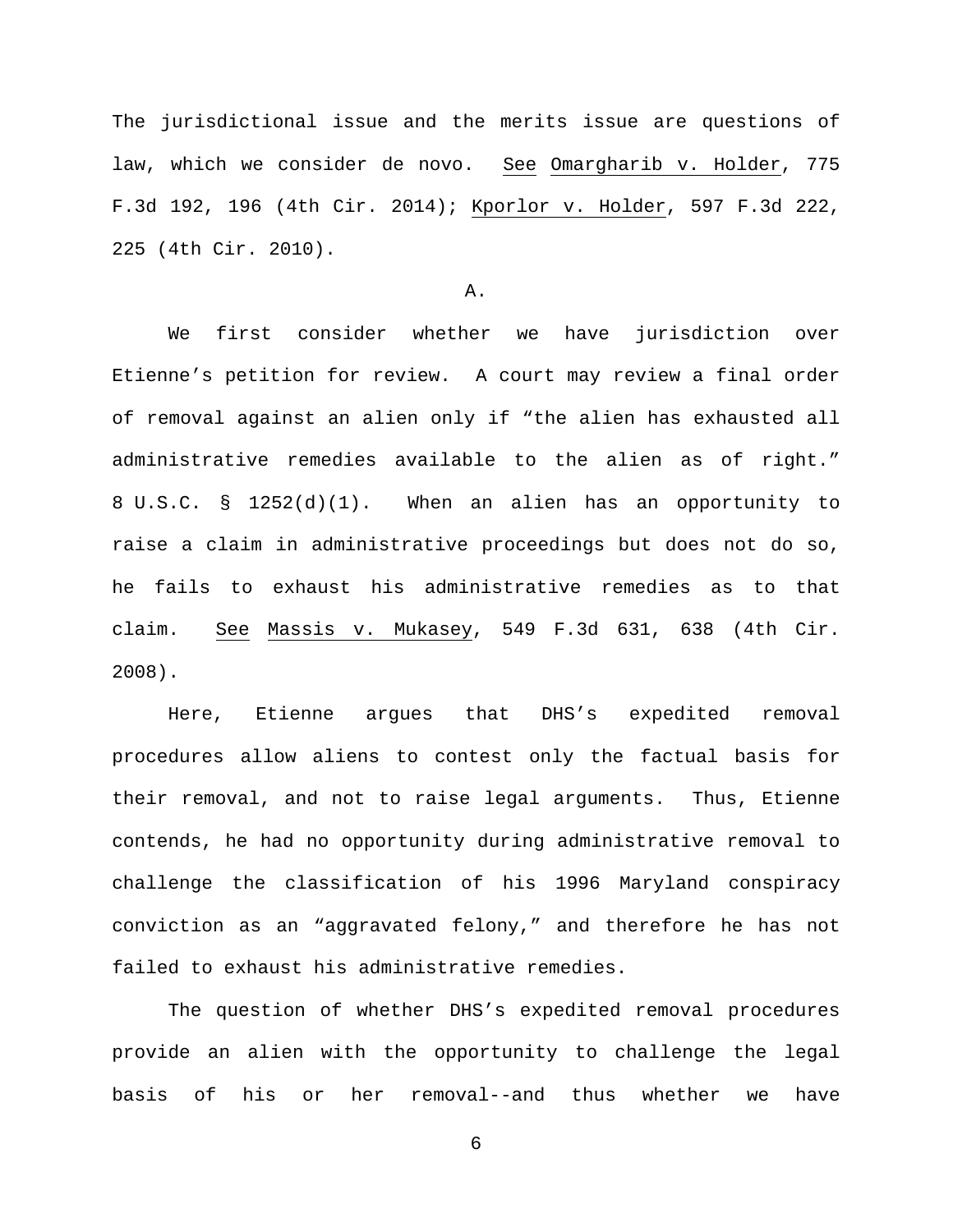jurisdiction to hear such a challenge when a petitioner fails to raise it before DHS--is one that has split our sister circuits. Compare Malu v. U.S. Atty. Gen., 764 F.3d 1282, 1288 (11th Cir. 2014) (no jurisdiction), with Valdiviez-Hernandez v. Holder, 739 F.3d 184, 187 (5th Cir. 2013) (per curiam) (jurisdiction lies).[2](#page-6-0) As we explain below, we join the Fifth Circuit in holding that, in expedited removal proceedings, an alien has no opportunity to challenge the legal basis of his removal. The INA's administrative-exhaustion requirement therefore does not deprive us of jurisdiction to consider such a challenge in the first instance on appeal.

# 1.

The INA declares that "[a]ny alien who is convicted of an aggravated felony at any time after admission is deportable." 8 U.S.C. § 1227(a)(2)(A)(iii). Generally, when an alien is charged with removability for having been convicted of an "aggravated felony," the INA requires that the alien be afforded a hearing before an IJ, where the alien may contest the factual

<span id="page-6-0"></span> <sup>2</sup> Other circuits have also considered administrative exhaustion in the context of expedited removal more generally. See Aguilar-Aguilar v. Napolitano, 700 F.3d 1238, 1243 (10th Cir. 2012) (jurisdiction lies); Escoto-Castillo v. Napolitano, 658 F.3d 864, 866 (8th Cir. 2011) (no jurisdiction). The Seventh Circuit has arguably come out on both sides of the issue. Compare Eke v. Mukasey, 512 F.3d 372 (7th Cir. 2008) (jurisdiction lies), with Fonseca-Sanchez v. Gonzales, 484 F.3d 439 (7th Cir. 2007) (no jurisdiction).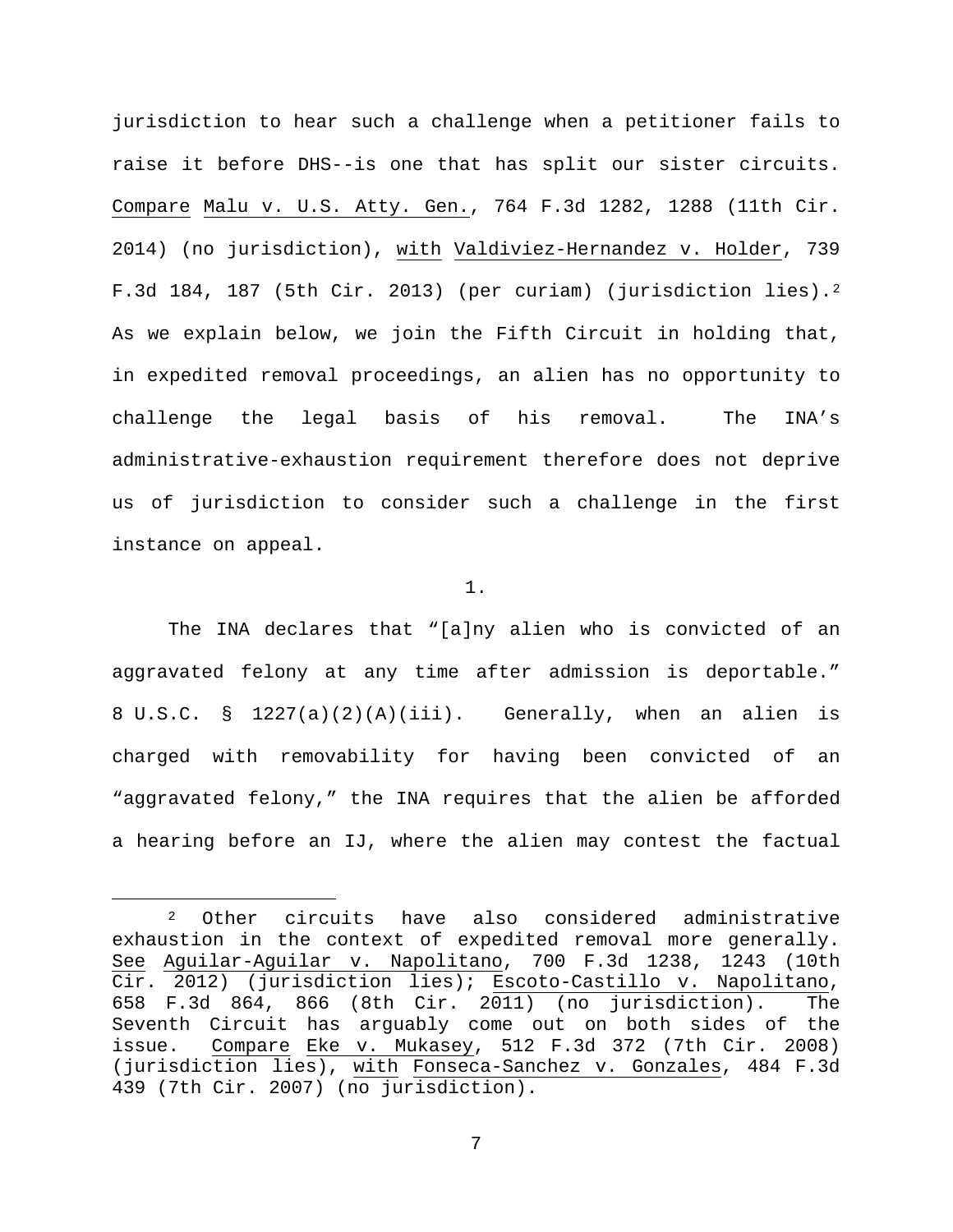or legal basis of his removability. See 8 U.S.C. §§ 1229, 1229a; 8 C.F.R. § 1240.10(c). But for aliens like Etienne who have not been lawfully admitted to the United States for permanent residence, the INA authorizes an expedited removal process, without a hearing before an IJ. See 8 U.S.C. § 1228(b). Instead, a DHS officer, who need not be an attorney, presides over this expedited removal process. See 8 C.F.R.  $$238.1(a).$ 

Under the relevant regulations, DHS initiates an expedited removal by serving an alien with "Form I-851, Notice of Intent to Issue a Final Administrative Deportation Order." See id. § 238.1(b)(1). The contents of the Notice of Intent are spelled out in the regulations: It must notify the alien of the allegations of fact and conclusions of law underlying DHS's preliminary determination that the alien is removable, and it must inform the alien of DHS's intent to issue a Final Administrative Removal Order without a hearing before an IJ. Id.  $\S$  238.1(b)(2)(i). The Notice of Intent must also inform the alien, among other things, that he or she "may rebut the charges within 10 calendar days of service." Id.

Once DHS has served an alien with the Notice of Intent, using standardized Form I-851, the alien must choose whether to file a response. Form I-851 itself guides the alien's response process through a series of checkboxes on the back of the form.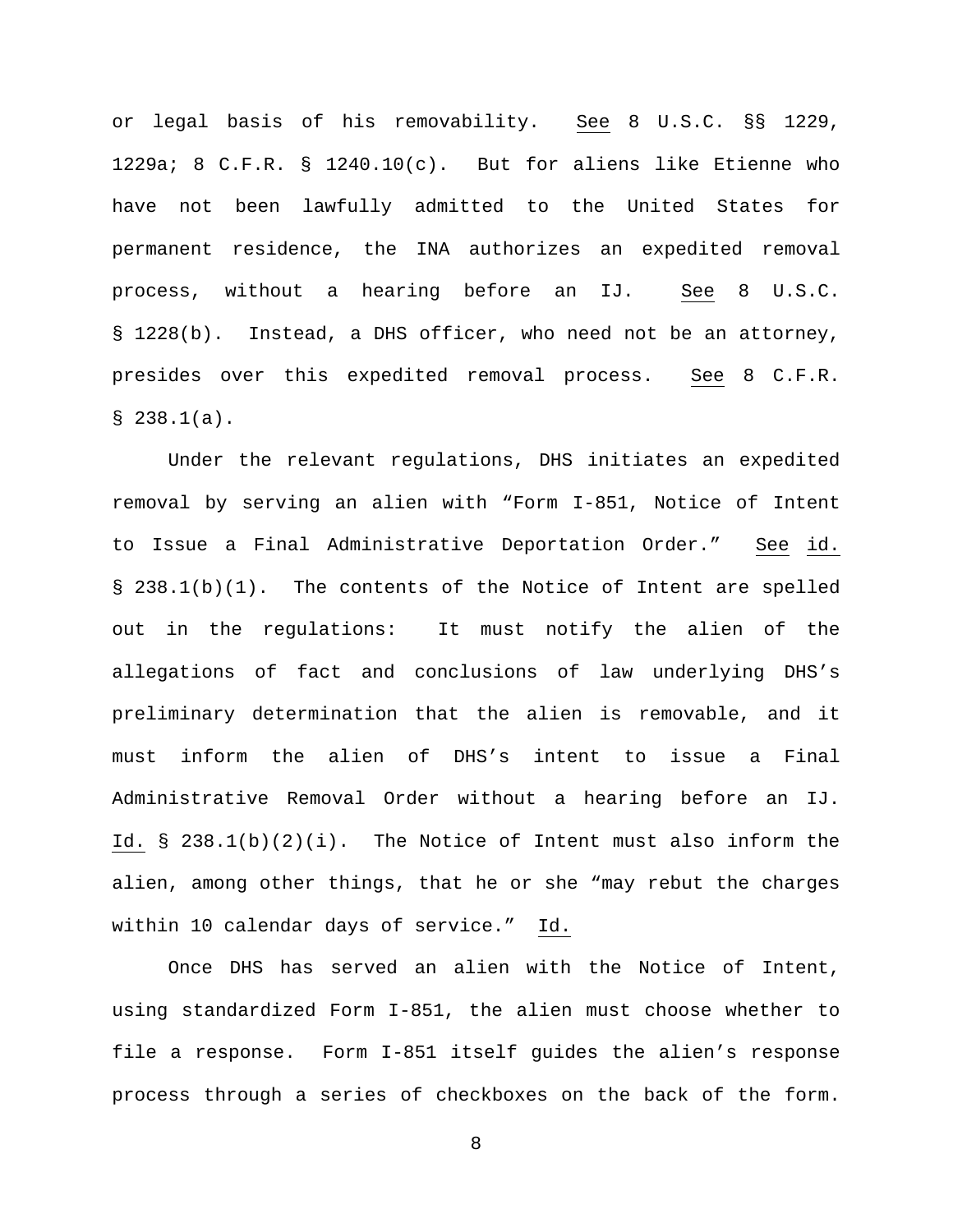Etienne's completed Form I-851 shows the range of possible

responses:

|   |                                                                                                                                                                                                                                                                                                                                                           | Wish to Contest and/or to Request Withholding of Removal                                                                                                                                                                                                                                                                                                                                      |                                 |
|---|-----------------------------------------------------------------------------------------------------------------------------------------------------------------------------------------------------------------------------------------------------------------------------------------------------------------------------------------------------------|-----------------------------------------------------------------------------------------------------------------------------------------------------------------------------------------------------------------------------------------------------------------------------------------------------------------------------------------------------------------------------------------------|---------------------------------|
|   | I contest my deportability because: (Attach any supporting documentation)                                                                                                                                                                                                                                                                                 |                                                                                                                                                                                                                                                                                                                                                                                               |                                 |
|   | I am a citizen or national of the United States.<br>$\mathcal{L}_{\mathcal{A}}$<br>I am a lawful permanent resident of the United States.<br>I was not convicted of the criminal offense described in allegation number 6 above.<br>$\mathcal{L}_{\mathrm{c}}$<br>I am attaching documents in support of my rebuttal and request for further review.<br>Ø |                                                                                                                                                                                                                                                                                                                                                                                               |                                 |
| п | I request withholding or deferral of removal to                                                                                                                                                                                                                                                                                                           |                                                                                                                                                                                                                                                                                                                                                                                               | [Name of Country or Countries]: |
|   | - 6<br>(Signature of Respondent)                                                                                                                                                                                                                                                                                                                          | Under section 241(b)(3) of the Act, 8 U.S.C. 1231(b)(3), because I fear persecution on account of my race, religion, nationality,<br>membership in a particular social group, or political opinion in that country or those countries.<br>Under the Convention Against Torture, because I fear torture in that country or those countries.<br>ENDY<br>エビートマルビ<br>(Printed Name of Respondent) |                                 |
|   | ш                                                                                                                                                                                                                                                                                                                                                         | <b>E DoNot Wish to Contest and/or to Request Withholding of Removal</b>                                                                                                                                                                                                                                                                                                                       |                                 |
|   | I admit the allegations and charge in this Notice of Intent. I admit that I am deportable and acknowledge that I am not eligible for any<br>form of relief from removal. I waive my right to rebut and contest the above charges. I do not wish to request withholding or deferral of<br>removal. I wish to be removed to                                 |                                                                                                                                                                                                                                                                                                                                                                                               |                                 |
|   | I understand that I have the right to remain in the United States for 14 calendar days in order to apply for judicial review. I do not wish<br>this opportunity. I waive this right.                                                                                                                                                                      |                                                                                                                                                                                                                                                                                                                                                                                               |                                 |
|   | (Signature of Respondent)                                                                                                                                                                                                                                                                                                                                 | (Printed Name of Respondent)                                                                                                                                                                                                                                                                                                                                                                  | (Date and Time)                 |
|   | (Signature of Witness)                                                                                                                                                                                                                                                                                                                                    | (Printed Name of Witness)                                                                                                                                                                                                                                                                                                                                                                     | (Date and Time)                 |

A.R.1 at 2.

If the alien chooses to respond, the first choice the alien must make is between two mutually exclusive boxes centered on the response form. The first allows the alien to indicate that he or she "[w]ish[es] to [c]ontest and/or to [r]equest [w]ithholding of [r]emoval." Id. The second indicates the opposite: that the alien "[d]o[es] [n]ot [w]ish to [c]ontest and/or to [r]equest [w]ithholding of [r]emoval." Id.

If the alien checks the first box, there are two additional check-box options that clarify whether the alien wishes to contest deportability, request withholding of removal, or both.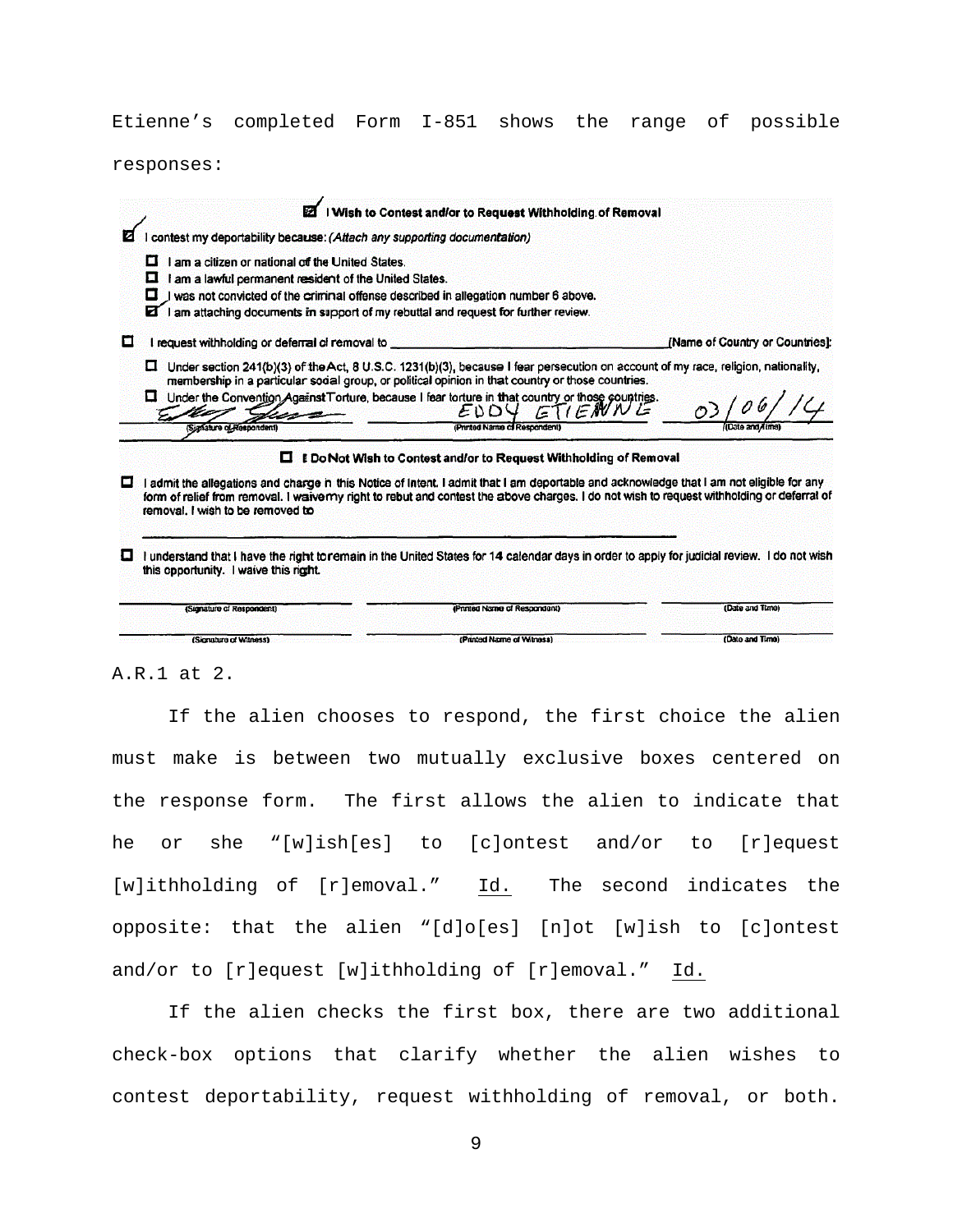If the alien wishes to contest deportability, he or she must check the box that states "I contest my deportability because: *(Attach any supporting documentation)*." Id. Indented beneath that checkbox are four more checkboxes, only three of which logically complete the statement. Those three options each present a specific factual challenge to the basis of expedited removal: "I am a citizen or national of the United States"; "I am a lawful permanent resident of the United States"; and "I was not convicted of the criminal offense described . . . above." Id. The fourth checkbox, found directly below and aligned with the three factual challenges, reads "I am attaching documents in support of my rebuttal and request for further review." Id. The form does not offer a specific checkbox for an alien who wishes to raise a legal challenge to his or her removal.

If the alien responds and contests removability, the deciding DHS officer must determine whether the alien's deportability is nonetheless established by "clear, convincing, and unequivocal evidence."  $8$  C.F.R.  $\S$  238.1(d)(2)(i). If so, the officer must issue a final Removal Order. Id. If, however, "the deciding Service officer finds that the record of proceeding, including the alien's timely rebuttal, raises a genuine issue of material fact regarding the preliminary findings," the DHS officer may either (1) "obtain additional evidence from any source, including the alien" or (2) initiate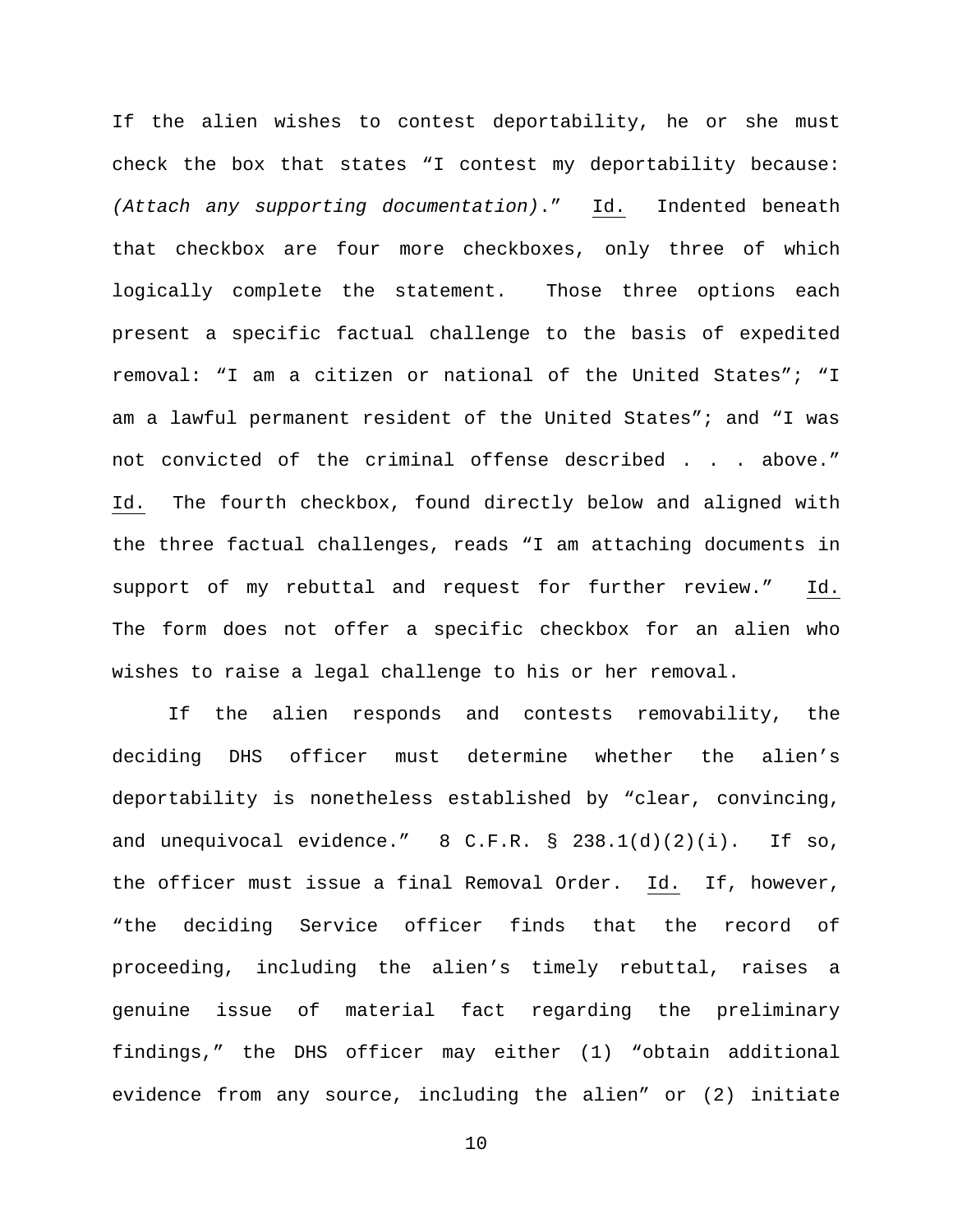full removal proceedings before an IJ. Id. §  $238.1(d)(2)(ii)(A)$ . If the additional evidence cures any "genuine issue of material fact," and if the officer concludes removability by "clear, convincing, and unequivocal evidence," the officer must then issue a final Removal Order. Id. § 238.1(d)(2)(ii)(B). But if the officer "finds that the alien is not amenable" to expedited removal, the officer "shall terminate the expedited proceedings . . . and shall, where appropriate," initiate full removal proceedings before an IJ. Id. § 238.1(d)(2)(iii).

# 2.

The parties' dispute here turns on their interpretation of 8 C.F.R. § 238.1(d)(2)(iii), which requires the deciding DHS officer to terminate expedited proceedings if the alien is "not amenable" to expedited removal and to refer the matter to an IJ "where appropriate." According to the government, this provision authorizes a DHS officer presiding over an expedited removal proceeding to consider an alien's legal challenge to removability, and therefore obligates the alien to raise any such challenge before DHS or forfeit that claim for failing to exhaust administrative remedies. Etienne, on the other hand, contends that this provision refers only to the possibility that the DHS officer may be unable to establish the factual basis for an alien's removability by "clear, convincing, and unequivocal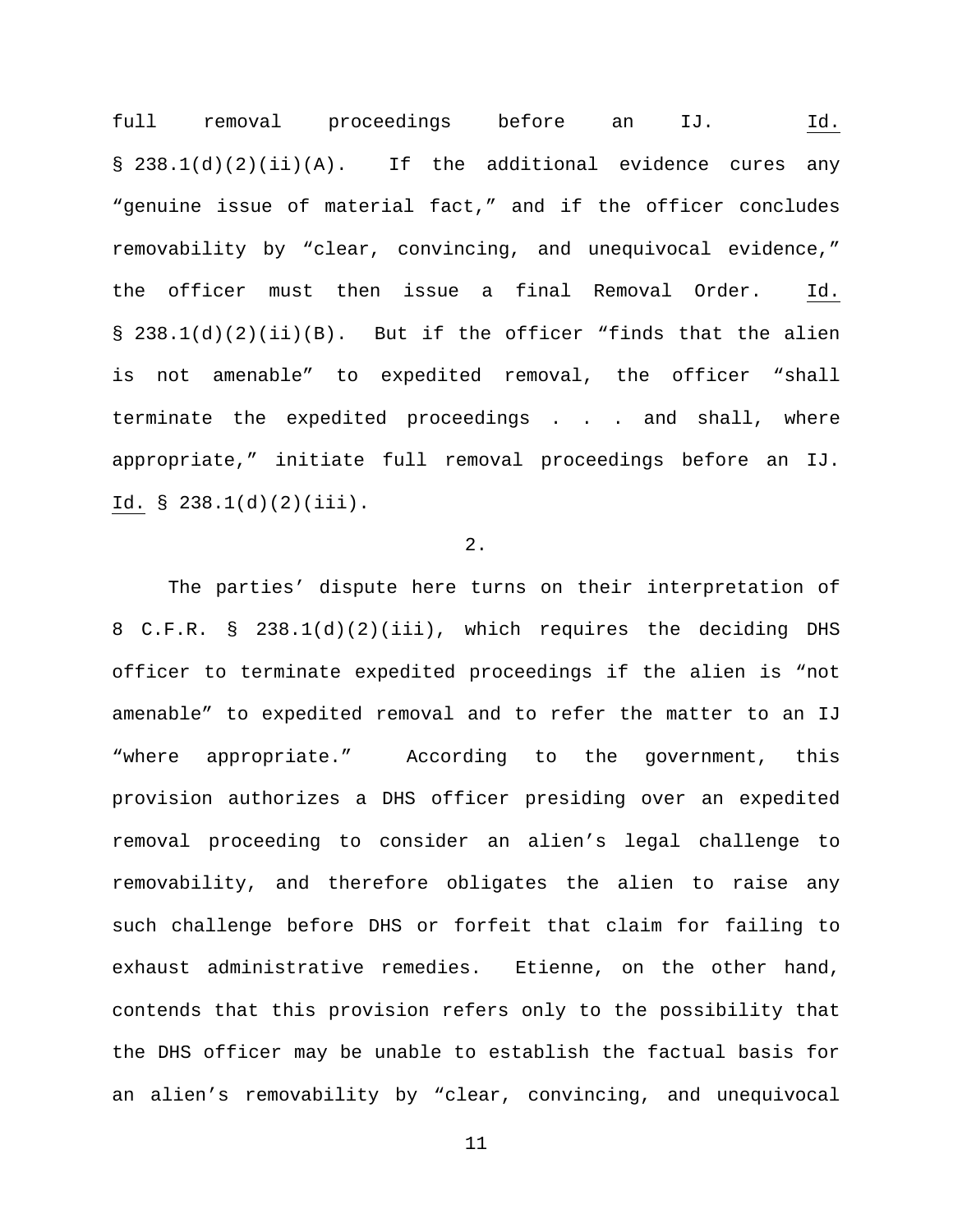evidence," leaving the alien "not amenable" to expedited removal, but potentially amenable to removal under full proceedings before an IJ, which require a lower factual burden of proof.

Etienne's approach finds support in Valdiviez-Hernandez v. Holder, 739 F.3d 184 (5th Cir. 2013) (per curiam). Considering the same issue, the Fifth Circuit held that "the relevant statutes and corresponding regulations . . . did not provide [the alien] with an avenue to challenge the legal conclusion that he does not meet the definition of an alien subject to expedited removal." Id. at 187. Even though the Fifth Circuit acknowledged that the Notice of Intent "included conclusions of law," the court reasoned that "the response process is geared toward resolving only issues of fact." Id.

The government instead points to Malu v. U.S. Atty. Gen., 764 F.3d 1282 (11th Cir. 2014). In Malu, the Eleventh Circuit recognized that the relevant regulations require the notice to the alien "to include both 'allegations of fact and conclusions of law' that the alien may rebut" and reasoned that it would be "nonsensical to limit the alien's rebuttal to allegations of fact." Id. at 1288 (quoting 8 C.F.R. § 238.1(b)(2)(i)). Thus, the court held that "an alien must exhaust all administrative remedies by rebutting the charges--including the conclusion of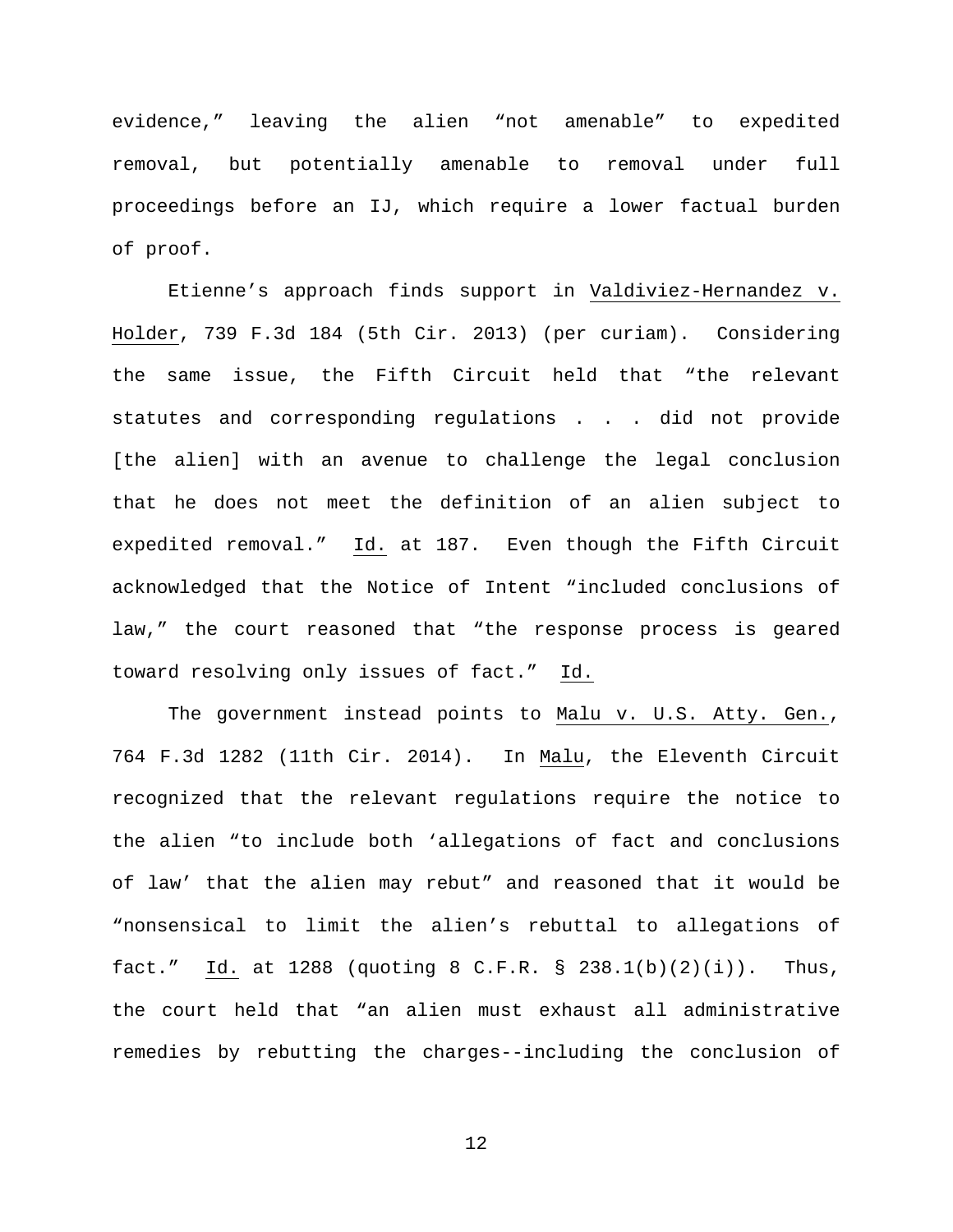law that she is an aggravated felon--before the Department." Id.

We conclude that the Fifth Circuit's approach, advanced by Etienne, is more consistent with the language and structure of the expedited removal regulations. Crucially, such a reading is more consistent with Form I-851, the form DHS must provide to aliens in expedited proceedings for aliens to respond to the charge of removability.

First, the language of the expedited removal regulations, read in context with the INA and associated regulations, seems to indicate that only factual challenges to an alien's removability may be raised in expedited removal proceedings. The procedures that are explicitly available to the deciding DHS officer after an alien responds to the Notice of Intent contemplate a "genuine issue of material fact" that the officer may attempt to cure by gathering additional evidence. 8 C.F.R. § 238.1(d)(2). If the additional evidence enables the officer to conclude deportability by "clear, convincing, and unequivocal evidence," he must then issue a final Removal Order. See id. Of course, all of these potential challenges are to be raised to the presiding DHS officer, who, significantly, is not required to be an attorney or have any specialized legal training.

It is true that  $8$  C.F.R.  $\S$  238.1(d)(2)(iii) requires an officer to transfer proceedings to an IJ "where appropriate,"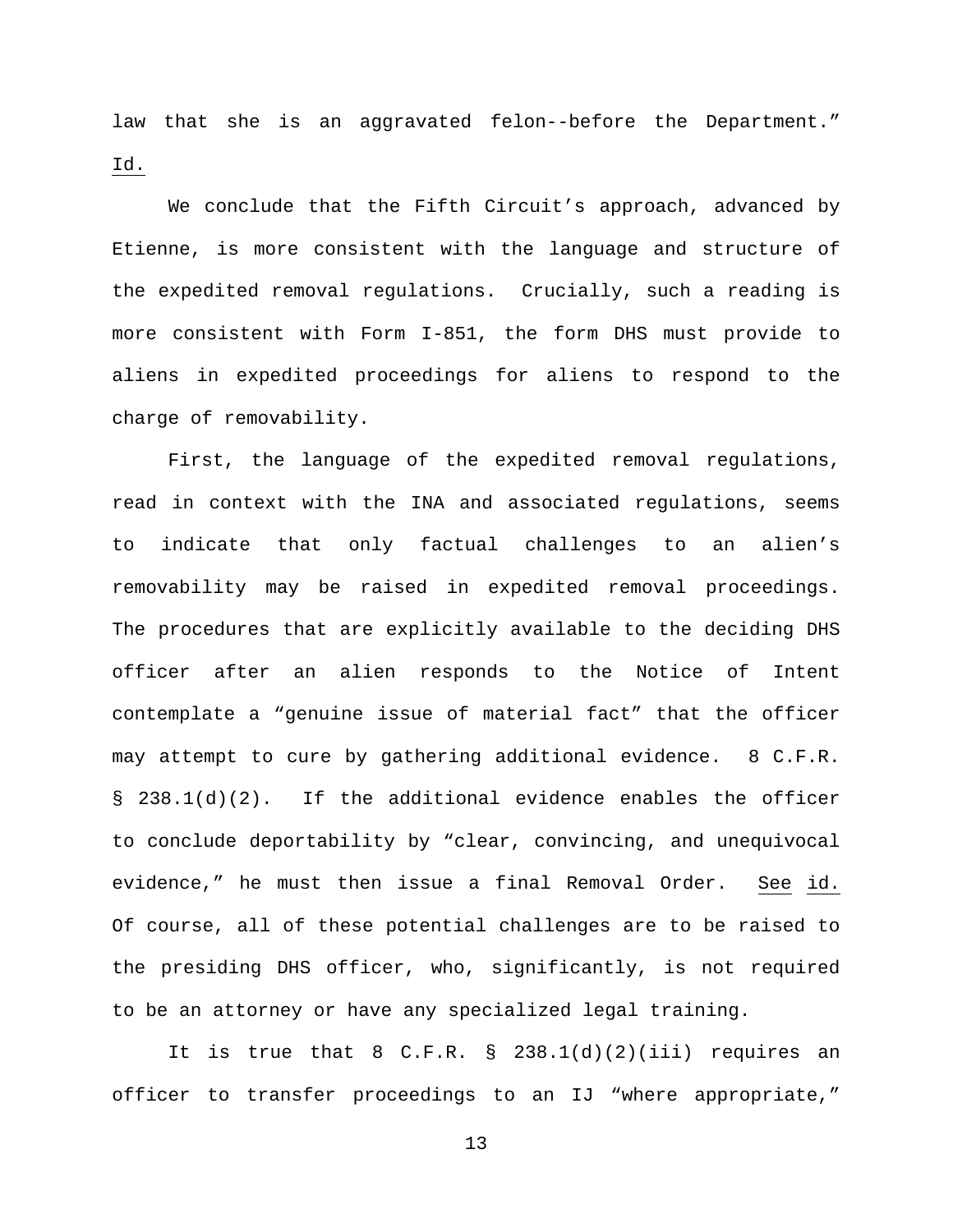but this provision might merely refer to a scenario where a "genuine issue of material fact" cannot be cured by the DHS officer's fact-finding. The deciding DHS officer could not then unequivocally find that the alien is removable. An IJ, however, might still be able to conclude the alien is removable, under a lower standard of proof, after holding a hearing to resolve the factual dispute. When an IJ orders removal after holding a hearing, the evidence must still be "clear and convincing," but it need not be "unequivocal." Compare id. § 238.1(d)(2), with 8 U.S.C. § 1229a(c)(3)(A).

Second, Form I-851 offers no obvious opportunity to raise a legal challenge. "[E]xhaustion of administrative remedies . . . means using all steps that the agency holds out, and doing so properly." Woodford v. Ngo, 548 U.S. 81, 90 (2006) (first emphasis added) (citation omitted). Here, Form I-851 "holds out" the steps individuals in expedited removal proceedings may follow to respond to DHS's allegations, and those steps do not include an option to contest legal determinations. Form I-851 contains several checkboxes for an alien to lodge factual challenges to his or her removal. But it offers no checkbox for lodging any specific legal challenges, a legal challenge in general, or other unenumerated challenges.

The fact that Form I-851 has a checkbox that reads "I am attaching documents in support of my rebuttal and request for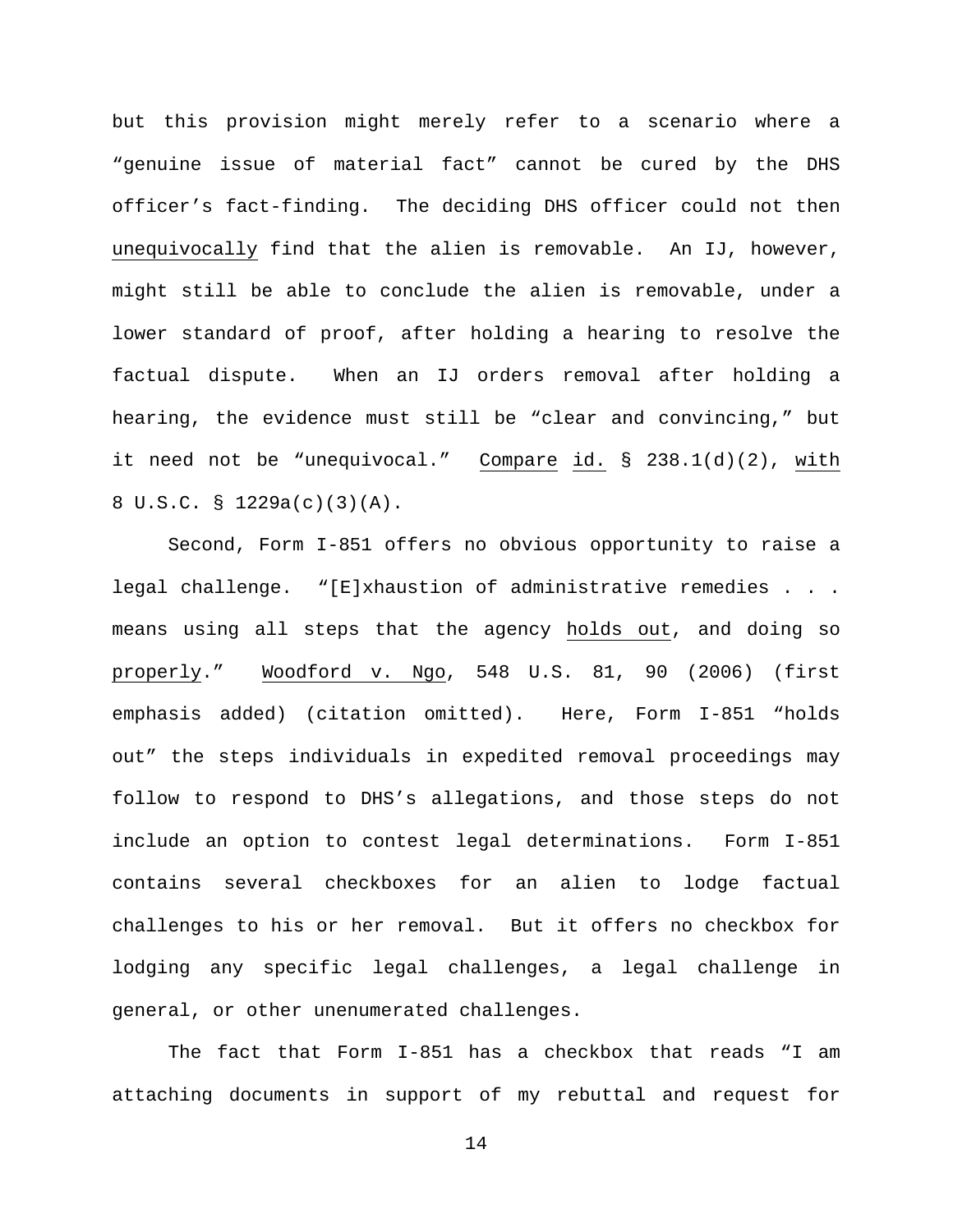further review" does not, as the government argues, create a procedure for aliens to raise any other challenges, including legal challenges. In fact, "my rebuttal" appears to directly refer to the three factual challenges listed directly above that checkbox. In light of the contents of Form I-851, we cannot say that DHS's expedited removal procedures offer an alien the opportunity to challenge the legal basis of his or her removal.

The above discussion should likewise make plain the limits of our holding. Nothing in our opinion prevents DHS from changing the Form I-851 to make it clear that DHS wishes to require aliens to raise legal arguments in expedited removal proceedings. Such a change would provide clear notice to aliens of their right to raise legal issues in a manner that the present form does not. The opportunity to raise a legal challenge would then become, as we have earlier noted, one of the "steps that the agency holds out" and therefore an administrative remedy that must be exhausted. Woodford v. Ngo, 548 U.S. 81, 90 (2006).

Because the Notice of Intent, Form I-851, expressly prompts aliens to raise only factual challenges to removal, we hold that Etienne was not required to raise his legal challenge to removal in order to meet the exhaustion requirement of INA §  $242(d)(1)$ , 8 U.S.C. § 1252(d)(1). We therefore have jurisdiction to consider Etienne's petition for review.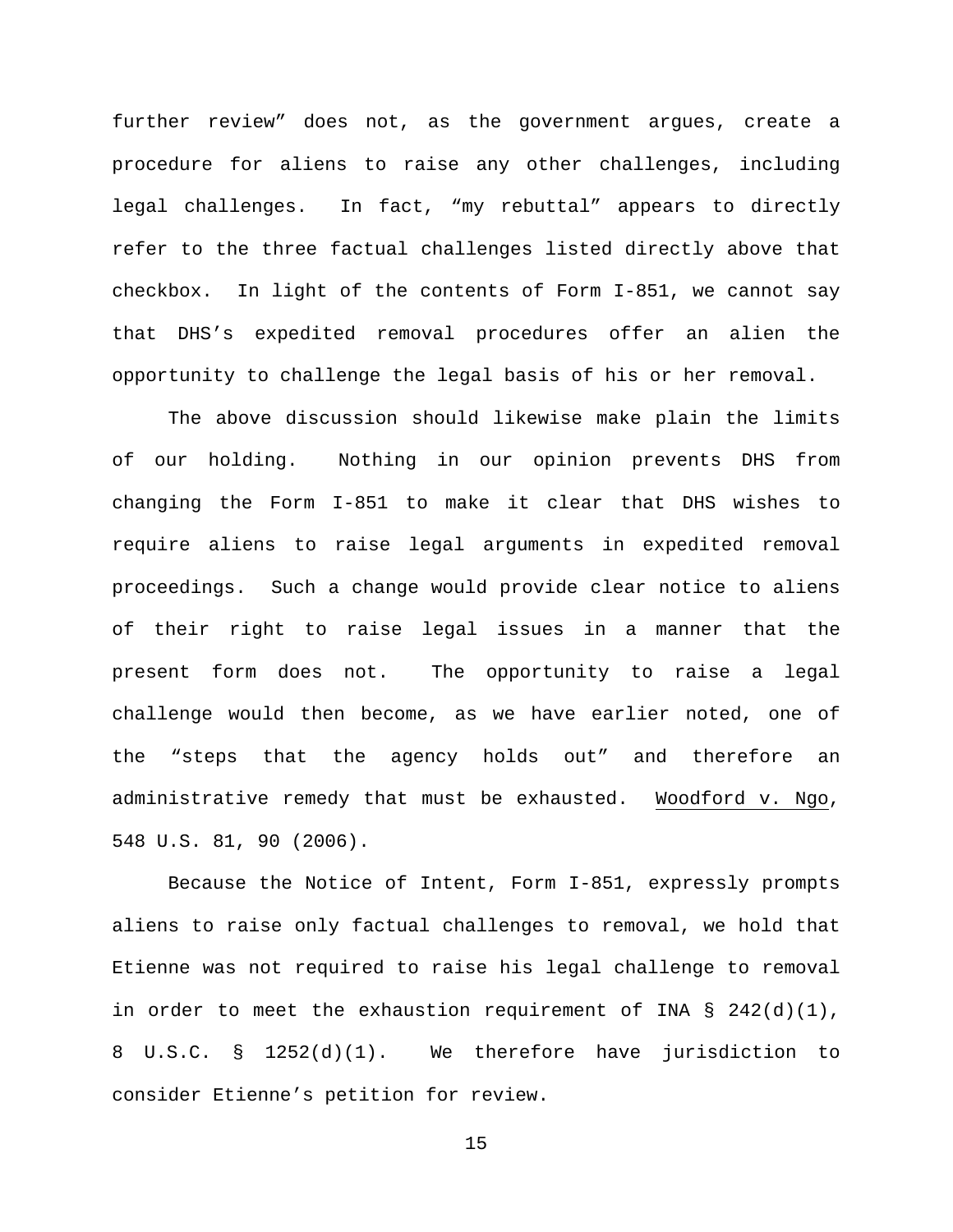Having determined that we have jurisdiction to consider Etienne's petition for review, we now turn to the merits of his legal challenge. DHS found Etienne deportable under the INA for being an alien who has been convicted of an "aggravated felony," a 1996 drug conspiracy under Maryland law. The INA's definition of "aggravated felony" includes many types of crimes, including "illicit trafficking in a controlled substance," 8 U.S.C. § 1101(a)(43)(B), and "conspiracy to commit" another aggravated felony, "whether in violation of Federal or State law," id.  $$1101(a)(43)(U)$ .

The parties agree that the categorical approach applies to determining whether a state-law crime qualifies as an "aggravated felony" under the INA. Their dispute instead turns on whether, under the categorical approach, the term "conspiracy" in 8 U.S.C. § 1101(a)(43)(U) is defined as it was at common law or by the prevailing contemporary meaning of the term, which requires proof of an overt act. Etienne argues that, because the crime of conspiracy under Maryland law does not require proof of an overt act, his conviction does not qualify as an "aggravated felony."[3](#page-15-0) In arguing that the common-

B.

<span id="page-15-0"></span><sup>&</sup>lt;sup>3</sup> Etienne does not challenge the classification of the object of his conspiracy as "illicit trafficking in a controlled (Continued)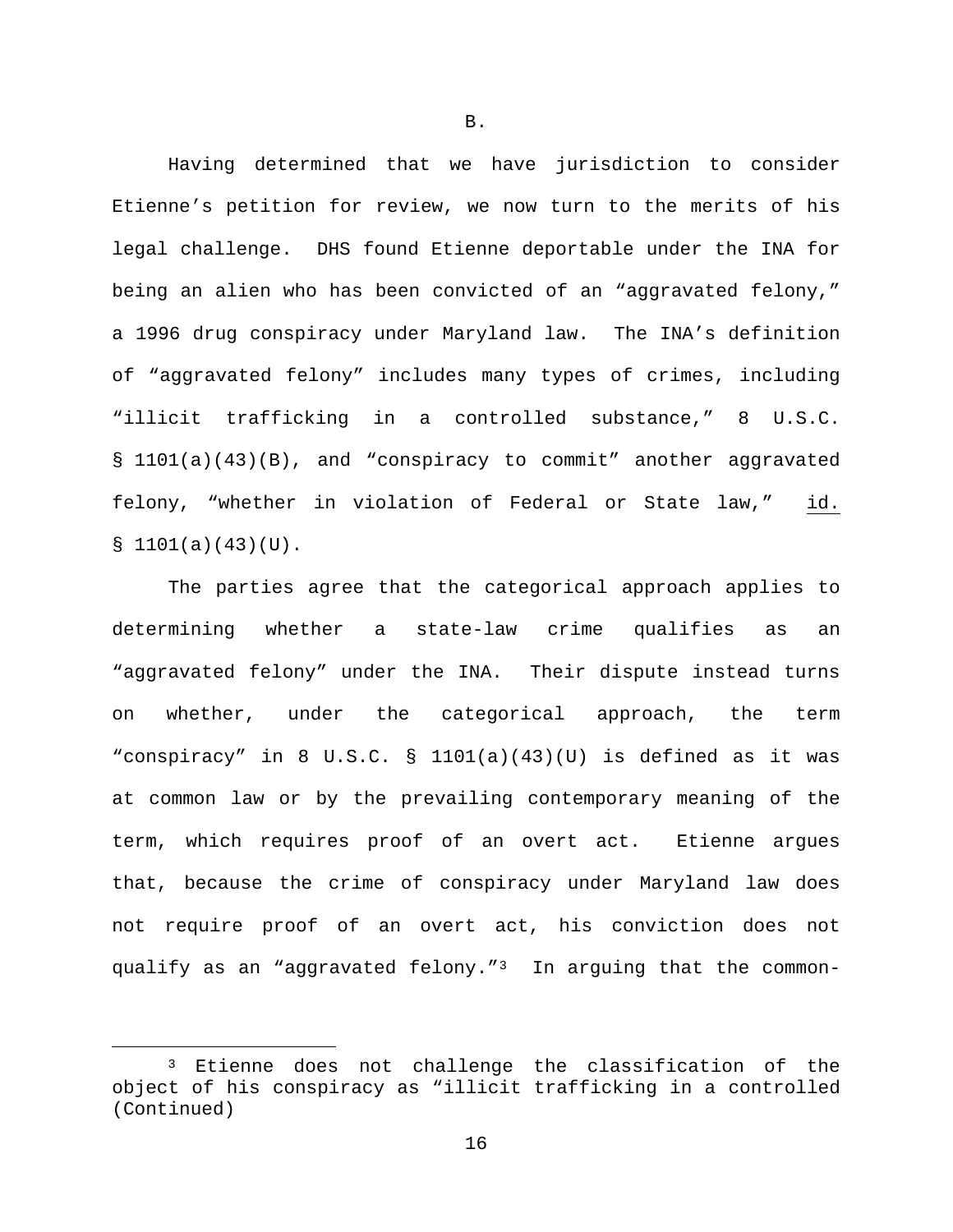law definition of conspiracy does not apply, Etienne chiefly relies on Taylor v. United States, in which the Supreme Court declined to adopt the common-law definition of "burglary" for purposes of the categorical approach. 495 U.S. 575 (1990).

As we explain below, we find nothing in this context to rebut the presumption that Congress intended to incorporate the common-law meaning of conspiracy when it included that term in the INA. We therefore hold that a state-law conspiracy conviction need not require an overt act as an element for the conviction to qualify as an "aggravated felony."

1.

Although the categorical approach was first introduced in the context of criminal law, it "has a long pedigree in our Nation's immigration law." Moncrieffe v. Holder, 133 S. Ct. 1678, 1685 (2013). "When the Government alleges that a state conviction qualifies as an 'aggravated felony' under the INA, we generally employ a 'categorical approach' to determine whether the state offense is comparable to an offense listed in the INA." Id. at 1684.

Under the categorical approach, "we consider only the elements of the statute of conviction rather than the

Ĩ.

substance," as DHS found it was. See A.R.1 at 2; 8 U.S.C.  $$1101(a)(43)(B).$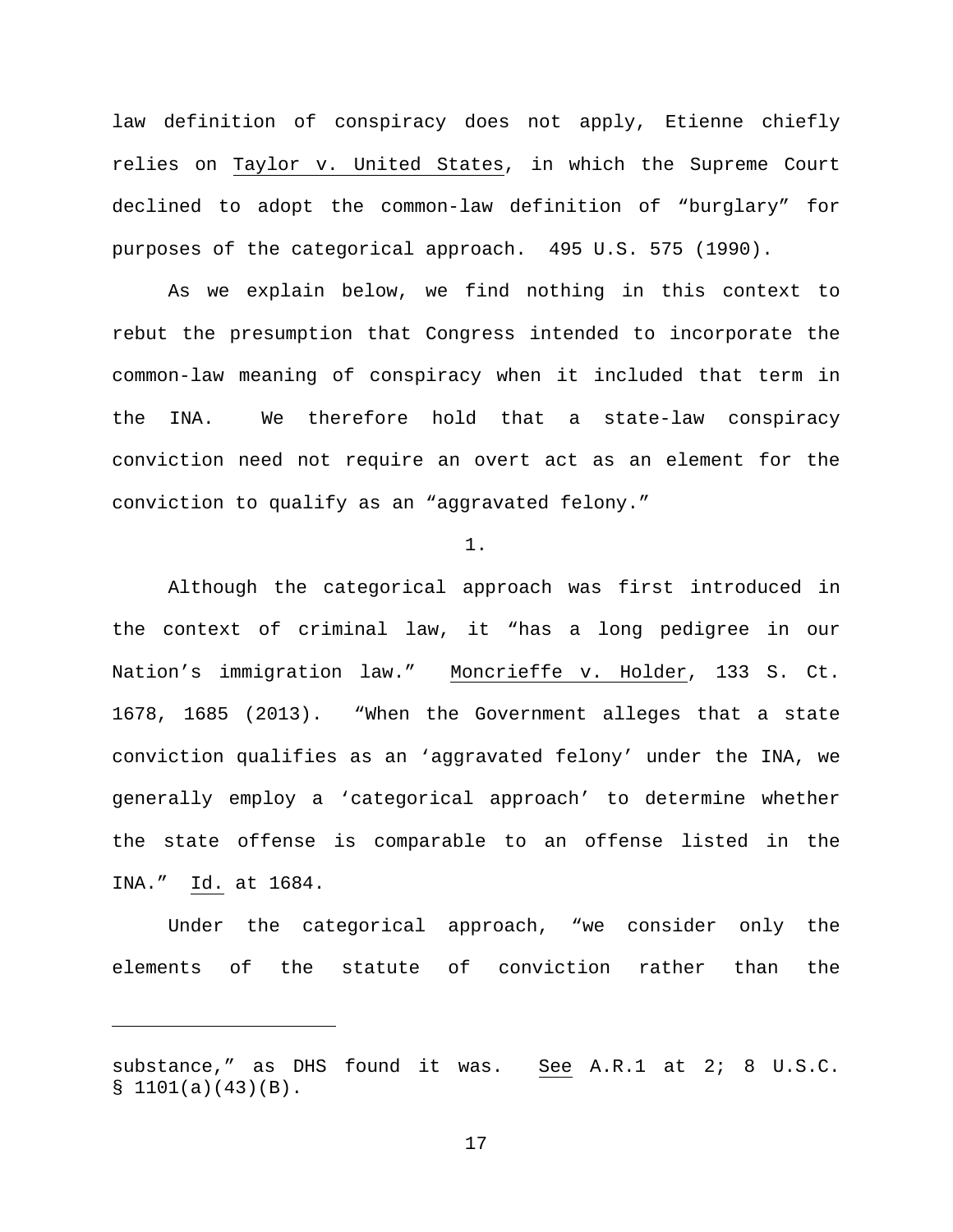defendant's conduct underlying the offense," and compare them with the elements of the "generic" crime. Omargharib v. Holder, 775 F.3d 192, 196 (4th Cir. 2014). If the comparison shows that the state offense "has the same elements as the generic INA crime, then the prior conviction constitutes an aggravated felony." Id. If, however, the state offense "sweeps more broadly . . . , the prior conviction cannot count as an aggravated felony." Id. (internal quotation marks and citation omitted). Courts must first determine the meaning of the offense listed in the INA and then compare that "generic" definition to the elements of the crime under state law.

## $2<sub>1</sub>$

To determine the meaning of the term "conspiracy" in the INA, our analysis begins with the "settled principle of statutory construction that, absent contrary indications, Congress intends to adopt the common law definition of statutory terms." United States v. Shabani, 513 U.S. 10, 13 (1994). At common law, conspiracy required only proof of "the act of conspiring," not of any overt act. See id. at 14 (quoting Nash v. United States, 299 U.S. 373, 378 (1913)). Following the common-law presumption, the Supreme Court has declined to read additional elements into federal law where the federal law uses the term "conspiracy" but is silent on an overt act requirement. See id. at 14. We follow the common-law presumption here, where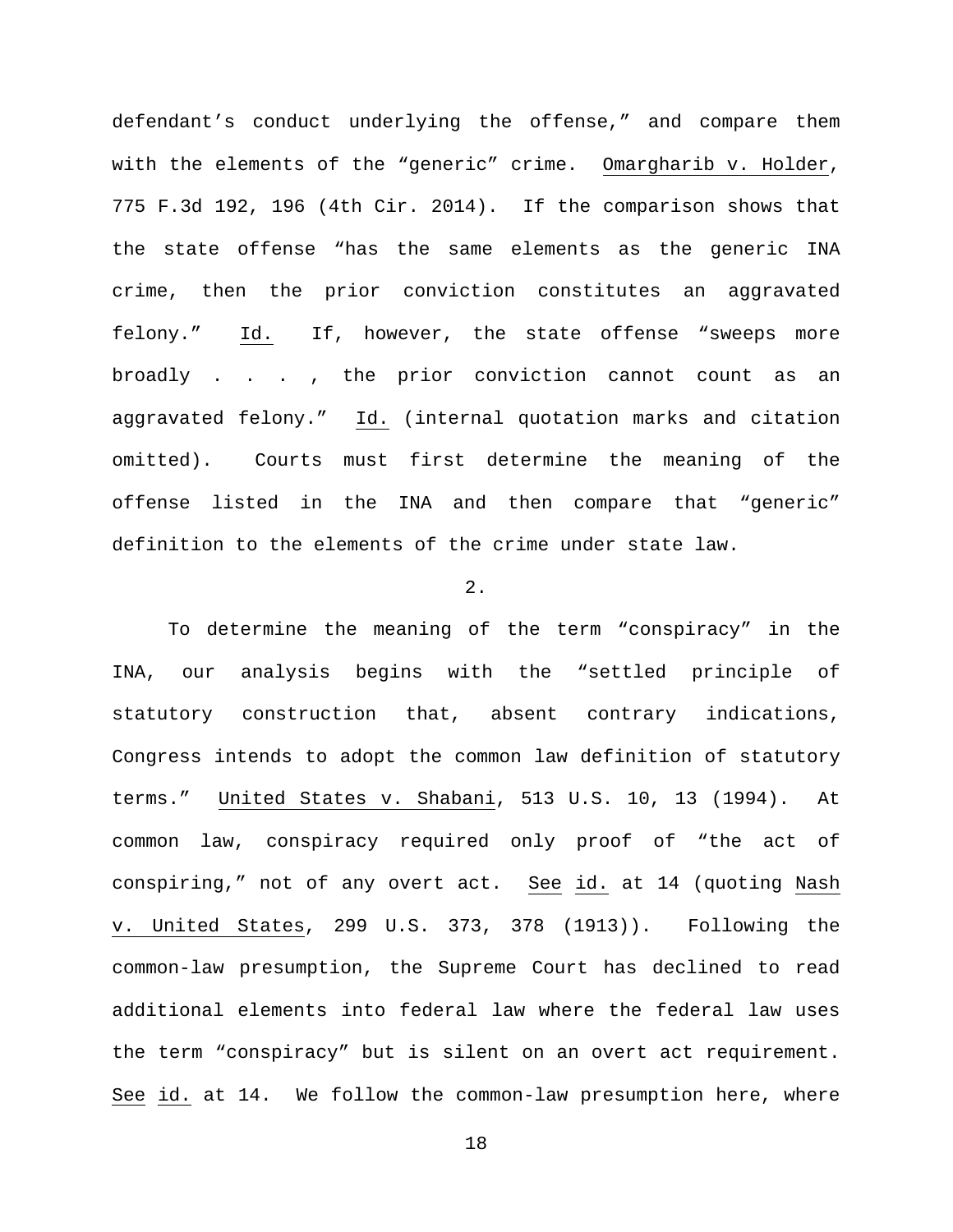there is no contrary indication of Congressional intent that rebuts that presumption.[4](#page-18-0)

In Taylor, the Supreme Court considered whether a state-law conviction qualified as a predicate "burglary" offense for the sentencing enhancement of the Armed Career Criminal Act, 18 U.S.C. § 924(e), even though the state law omitted some elements of common-law burglary. 495 U.S. at 579. Noting that the common-law presumption need not apply when the common-law meaning of a term "is obsolete or inconsistent with the statute's purpose," the Court found compelling reasons to rebut the common-law presumption. Id. at 592, 594-95. Namely, the Court considered the number of states whose crimes would fall outside of the ambit of the common-law definition of "burglary" and the practical implications of following the common-law presumption, given the purposes of the statute at issue.

First, the Court noted that the various statutory changes to state-law definitions of burglary had "resulted in a modern crime which has little in common with its common-law ancestor except for the title of burglary," and that adopting the common-

<span id="page-18-0"></span> <sup>4</sup> Etienne urges this court to adopt the holding of the Ninth Circuit in United States v. Garcia-Santana. 774 F.3d 528 (9th Cir. 2014). In that case, the Ninth Circuit distinguished "specific penal statutes," to which courts apply the common-law presumption, from statutes that "assign[] various immigration consequences to prior convictions," where courts do not presume the common law to apply. Id. at 538. We respectfully disagree that this distinction is relevant to the common-law presumption.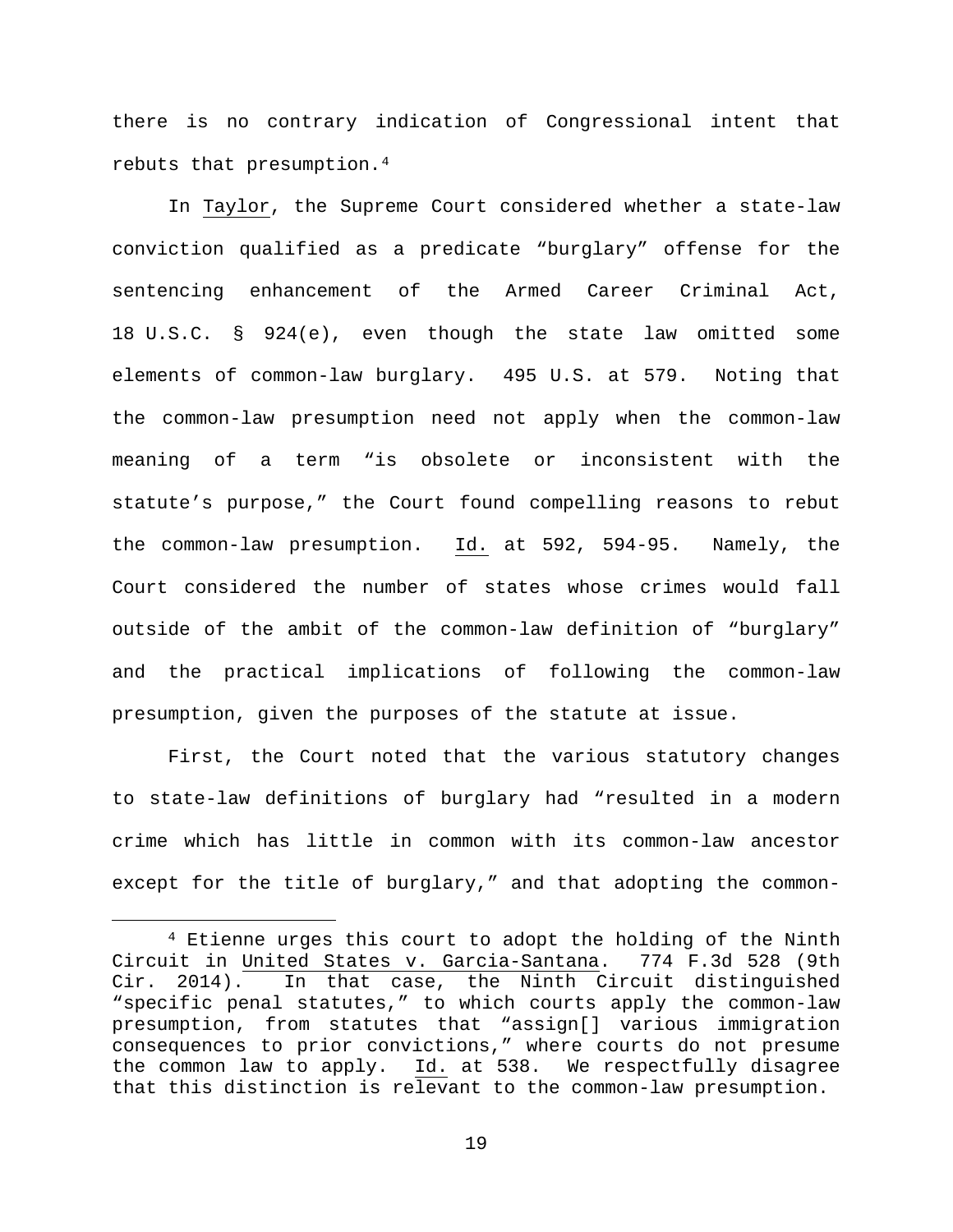law definition would nullify the statute's effect under many states' criminal codes. Id. at 593 (quoting LaFave & Scott, Substantive Criminal Law § 8.13(g), p.476 (1986)). Where burglary is concerned, "[o]nly a few states retain the commonlaw definition, or something closely resembling it," while most states have done away with one or more of the "arcane distinctions embedded in the common-law definition." Id. For example, the Court noted that many states do not require a "breaking," or have broadened the concept of that term. Others have done away with the requirement that the structure be a "dwelling." Id. In addition, most states no longer require that the act occur at night. Id. The Court further noted that those discarded elements "have little relevance to modern law enforcement concerns." Id.

It is significant for our purposes that in Taylor, the common-law definition was more restrictive than the various states' alternatives. Given that statutory overrides of the common-law served to "expand[]" burglary liability, following the common-law presumption would have "come close to nullifying that term's effect in the statute." Id. at 593, 594. The Court reasoned that, "because few of the crimes now generally recognized as burglaries would fall within the common-law definition," that definition was "so obviously ill suited to [the statute's] purposes." Id. at 594. Thus, finding no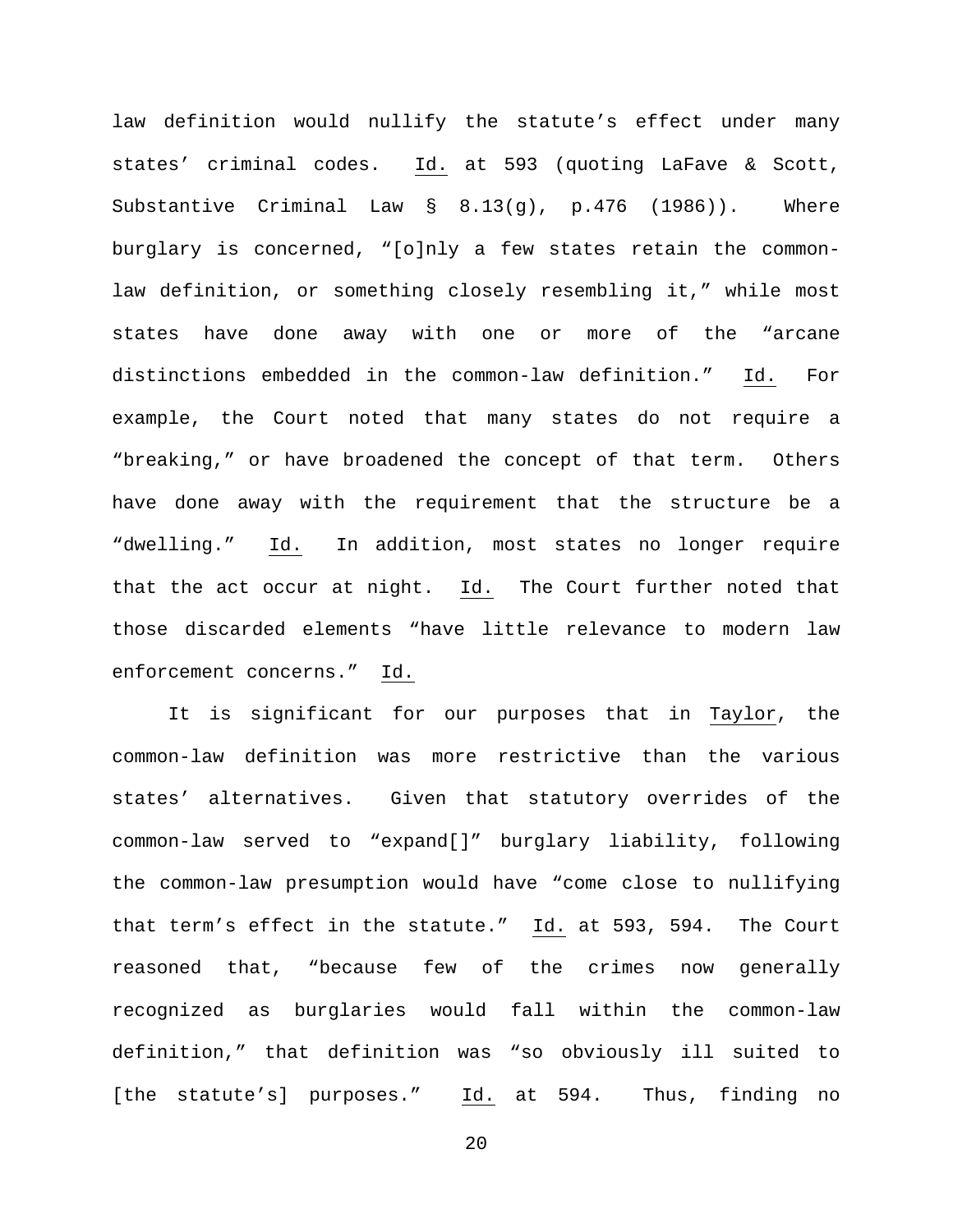"specific indication that Congress meant to incorporate the common-law meaning" of that term, the Court interpreted "burglary" by its "contemporary meaning." Id. at 594, 596.

The common-law definition of conspiracy, unlike burglary in Taylor, is neither "obsolete [n]or inconsistent with the [INA's] purpose." See id. at 594. On the other hand, conspiracy under the various states' laws is little different from that crime at common law. There are only two prevalent definitions of conspiracy, unlike the myriad of formulations of "burglary" in state codes. One-third of the states retain the common-law definition outright, and the states that have modified commonlaw conspiracy have added a single element: the overt act requirement. Given the comparatively modest modifications to conspiracy liability, it is not the case that the states' statutory overrides have "little in common" with conspiracy's common-law counterpart aside from the name of the crime. See id. at 593.

Further, those states that have added the overt act requirement have narrowed the definition of conspiracy, quite unlike the states that expanded burglary liability by removing elements. Because of this, applying the common-law definition to conspiracy would not "come close to nullifying that term's effect," as it would have for burglary in Taylor. See id. at 594. To the contrary, imposing an overt act requirement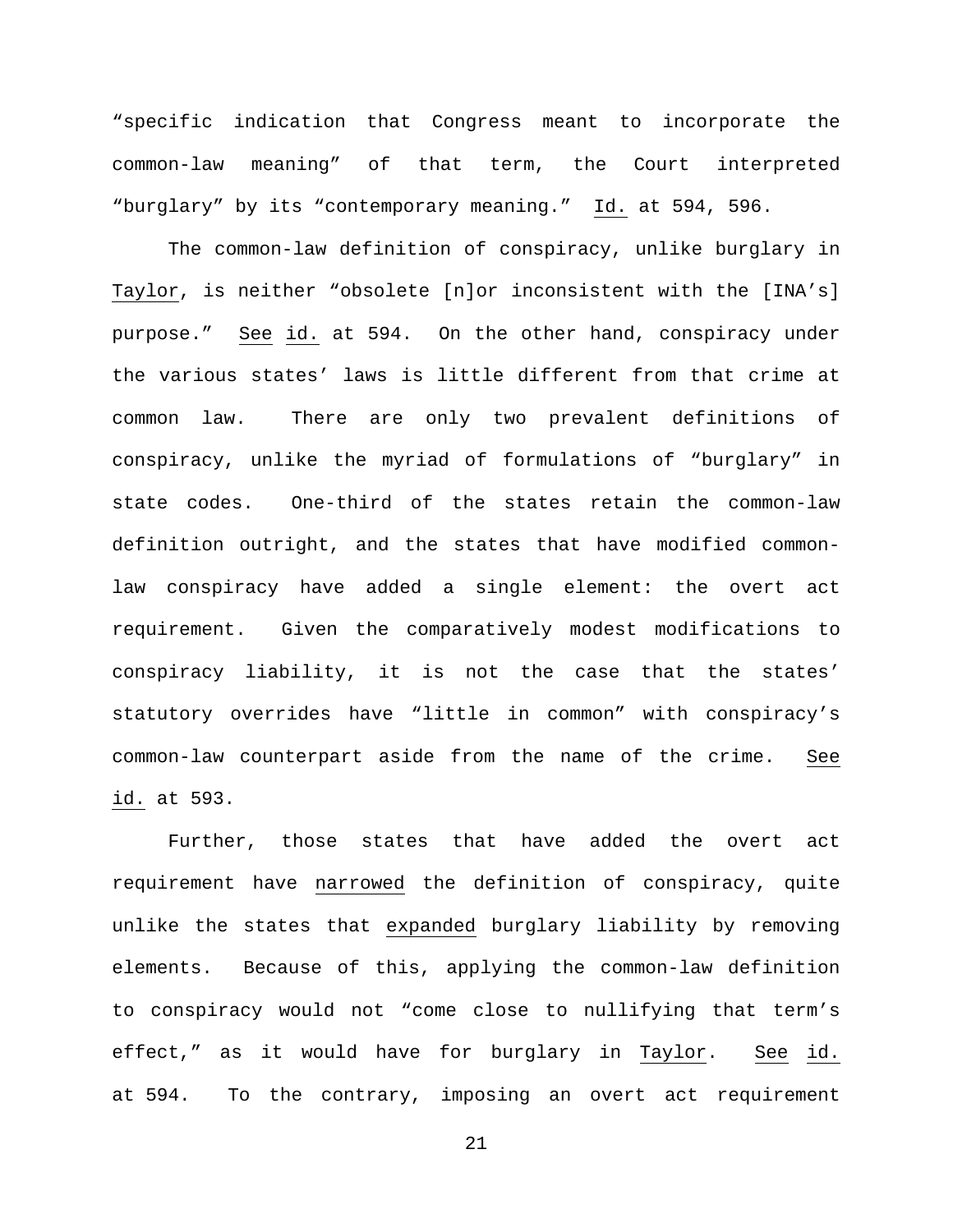would render the term "conspiracy" null and void in all of the states that have retained the common-law definition. Moreover, applying the prevailing contemporary definition would mean that the term does not contemplate "at least the 'classic' common-law definition" of conspiracy, contrary to a basic assumption of Congress's intent in Taylor. See id. at 593.

Congress's desire to have the INA apply broadly is confirmed by the text of 8 U.S.C. § 1101(a)(43), which defines which offenses are "aggravated" and declares that the definition "applies to an offense . . . whether in violation of Federal or State law." It would be anomalous for Congress to have included "conspiracy" and specifically noted that the terms applied to state law if Congress also contemplated an overt act requirement. This reading would mean that Congress never intended the law to apply to conspiracy convictions in one-third of states but did not choose to indicate or otherwise explain this limitation. In short, we find no compelling reason that rebuts the common-law presumption in this case and cannot presume that Congress would have intended the term "conspiracy" to be a nullity in any state that follows the common law.<sup>5</sup>

<span id="page-21-0"></span> <sup>5</sup> It would also run contrary to federal supremacy to allow a straw-poll of the states determine the meaning of federal law, or to change the meaning of federal law as the states change their approach to conspiracy liability.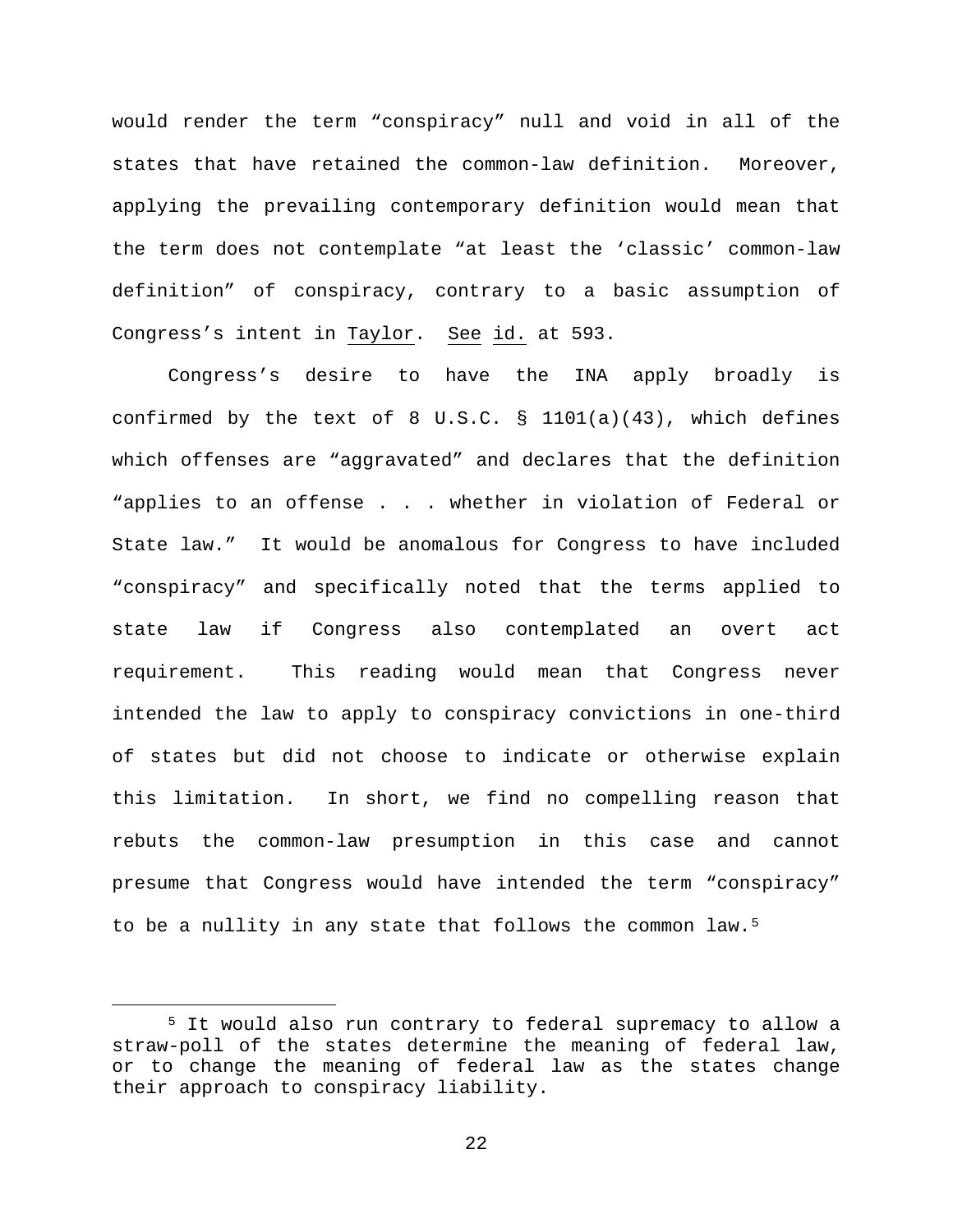Having determined that the INA incorporates the common-law definition of "conspiracy," we must compare it to the state-law crime of conviction. Etienne's prior conviction was for conspiracy "to violate the controlled substances law of the State of Maryland." A.R.1 at 17. A conspiracy under Maryland law is a "combination of two or more persons to accomplish some unlawful purpose, or to accomplish a lawful purpose by unlawful means." Townes v. State, 548 A.2d 832, 834 (Md. Ct. App. 1988).

It is of no moment that this "crime is complete when the unlawful agreement is reached, and no overt act in furtherance of the agreement need be shown." See id. Because the INA incorporates the common-law definition of conspiracy, the term does not require proof of an overt act. Any state-law conspiracy to commit one of the substantive offenses listed in the INA therefore qualifies as an "aggravated felony" under the categorical approach.

#### 4.

In sum, we conclude that nothing rebuts the common-law presumption when interpreting the term "conspiracy" in the INA. Accordingly, under the categorical approach, a state-law conspiracy need not require proof of an overt act to be classified as an "aggravated felony." We therefore hold that DHS properly classified Etienne's conviction.

3.